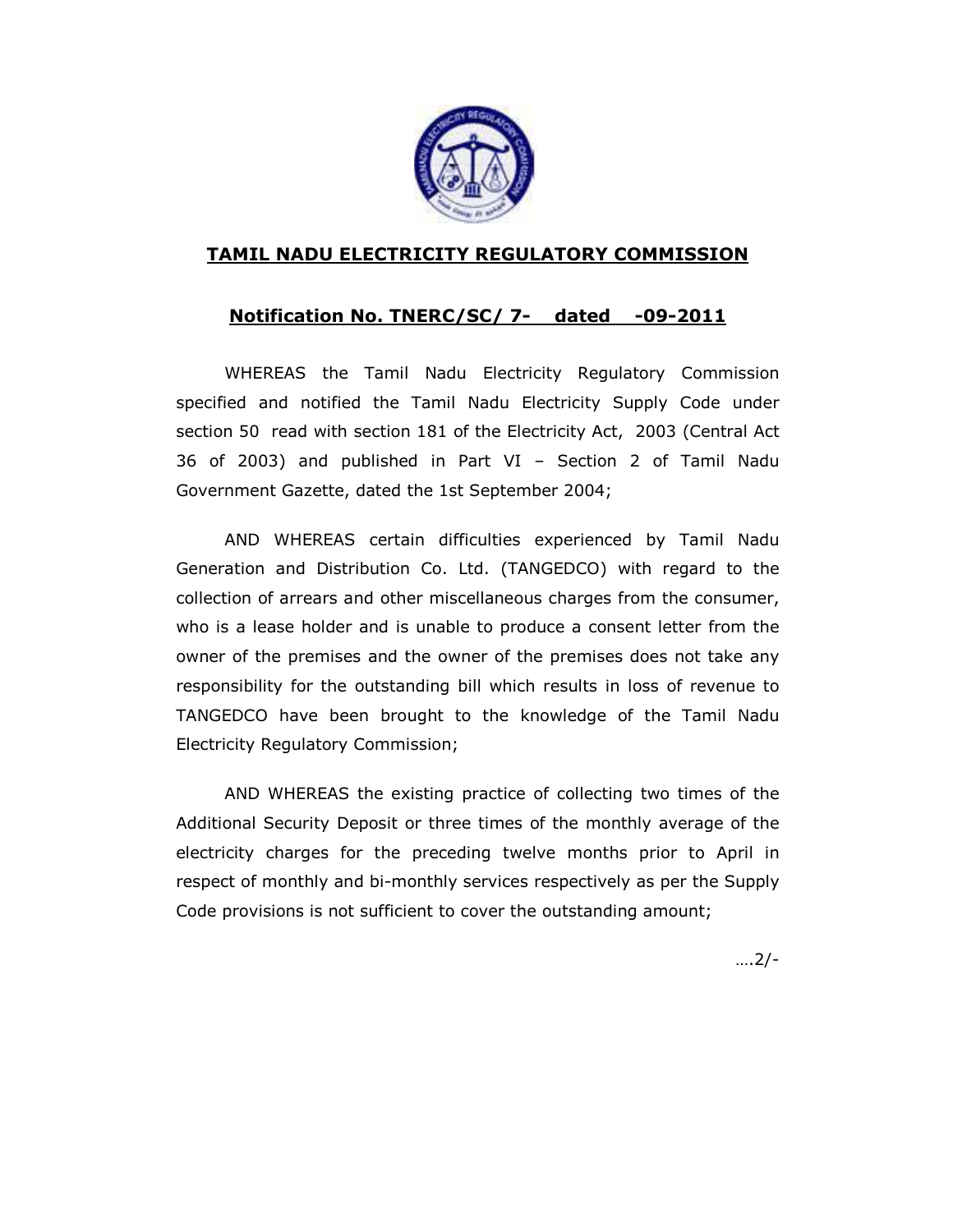AND WHEREAS, it is considered necessary to insert additional clause to regulations in the Tamil Nadu Electricity Supply Code to effect the above change and such insertion shall be subject to the condition of previous publication and accordingly undergone such previous publication;

NOW, therefore, in exercise of the powers conferred on it by Section 50 read with section 181 of the Electricity Act, 2003 (Central Act 36 of 2003) and all other powers enabling it in this behalf, the Tamil Nadu Electricity Regulatory Commission hereby insert the following sub-clause (vii) to Clause 5 of Regulation 5 of the Tamil Nadu Electricity Supply Code, hereinafter referred to as "the Principal Code":-

# TAMIL NADU ELECTRICITY SUPPLY (AMENDMENT) CODE, 2011

#### 1. Short title and commencement.-

- (a) This Code may be called the Tamil Nadu Electricity Supply (Amendment) Code, 2011.
- (b) This shall come into force on the date of publication in the Tamil Nadu Government Gazette.

#### 2. Amendment to Regulation 5.-

 In the Principal Code, in Clause (5) of Regulation 5, the following sub-clause (vii) shall be added at the end, namely,-

 " (vii). (a) For the consumers under monthly billing who are not the owners of the premises and are unable to produce the consent letter in Form 5 of Annexure III to the Distribution Code from the owner of the premises for availing supply, the Security Deposit shall be equivalent to four times of the monthly